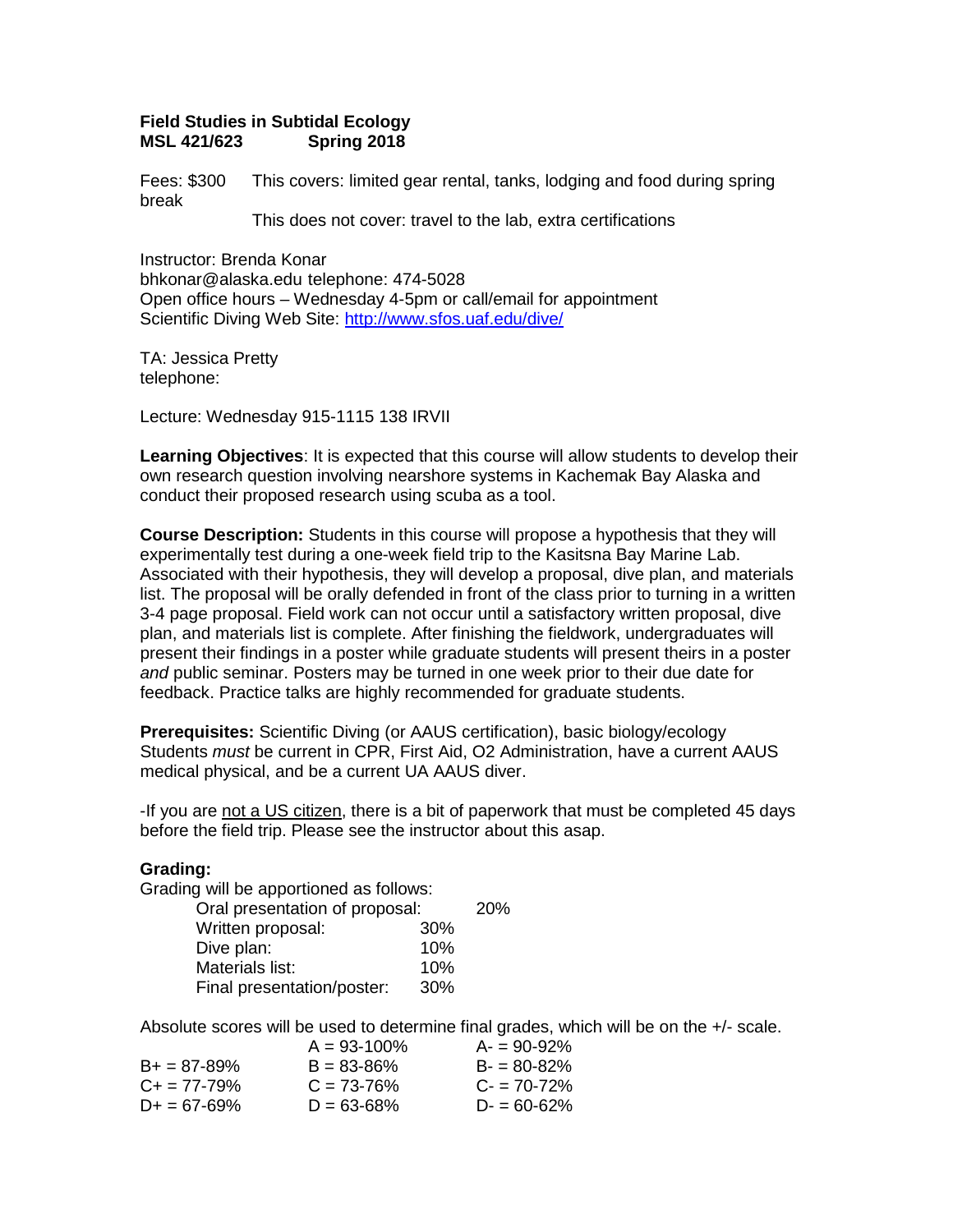# $F = 59\%$  and lower

-No incompletes will be given for this course since it involves a field trip. -Note: Jan 29 is the last day for 100% refund of tuition and fees

#### **Course Detail:**

*Written Proposal:* Undergraduates and graduate students will write a proposal. Arial 10 font with line spacing at 1.5 lines is required. Figures can be added but do not count towards the page count. This proposal will include 1) a title, 2) a brief introduction, which will introduce the reader to the general topic, 3) a general rationale explaining why the proposed question/hypothesis is scientifically interesting, 4) a detailed methods section, including a site description, and 5) a reference cited section.

For undergraduates (2-3 pages): The proposal must cite at least five papers (from peerreviewed journals, not websites or books) in the introduction and/or methods sections. For graduates (3-5 pages): The proposal must cite at least ten papers (from peerreviewed journals, not websites or books) in the introduction and/or methods sections.

*Oral Proposals:* Undergraduates and graduate students will do an oral proposal presentation. Oral proposals will be done in Powerpoint. They should be 10 minutes long with 5 minutes for questions. They should include a title slide, 3-4 slides that introduce the topic (ie what is known about this subject and why should we care), one slide that states the question/hypothesis, and then 4-5 slides clearly explaining the methods (include a study site slide). Include a slide or two on expected outcomes/implications. Students will help evaluate each others proposals.

*Posters:* Undergraduates and graduate students will complete a poster on their research results. These should follow a typical conference poster style (see the many posters in the halls of the ONL building or the Kasitsna Bay Lab for examples). Posters should have a short introduction and methods section (including a study site figure). The bulk of the poster should be a results/discussion section. Remember that the best posters have less text and more images (graphs, etc…) but also remember that some text is needed to explain results so do not show many result graphs with no associated text. It is recommended that posters be turned in at least one week prior to their due date for feedback.

## Posters should specifically include:

-Title

-Your name and affiliation

-Introduction section (ie why is this interesting and why should we care)

-Study site map

-Section on Methods

-Section on Results with graphics

-Section on Conclusion/Implications

-Acknowledgments (who helped?)

*Oral presentations* (Graduate students only): These will be done in Powerpoint. They should follow a typical conference style presentation. They should be 15 minutes with 3 minutes for questions. These should include: a short introduction (what is known, why we should care), state your question/hypothesis, Show your study area, explain your methods, and finish with your results/discussion/implications. Don't forget acknowledgments.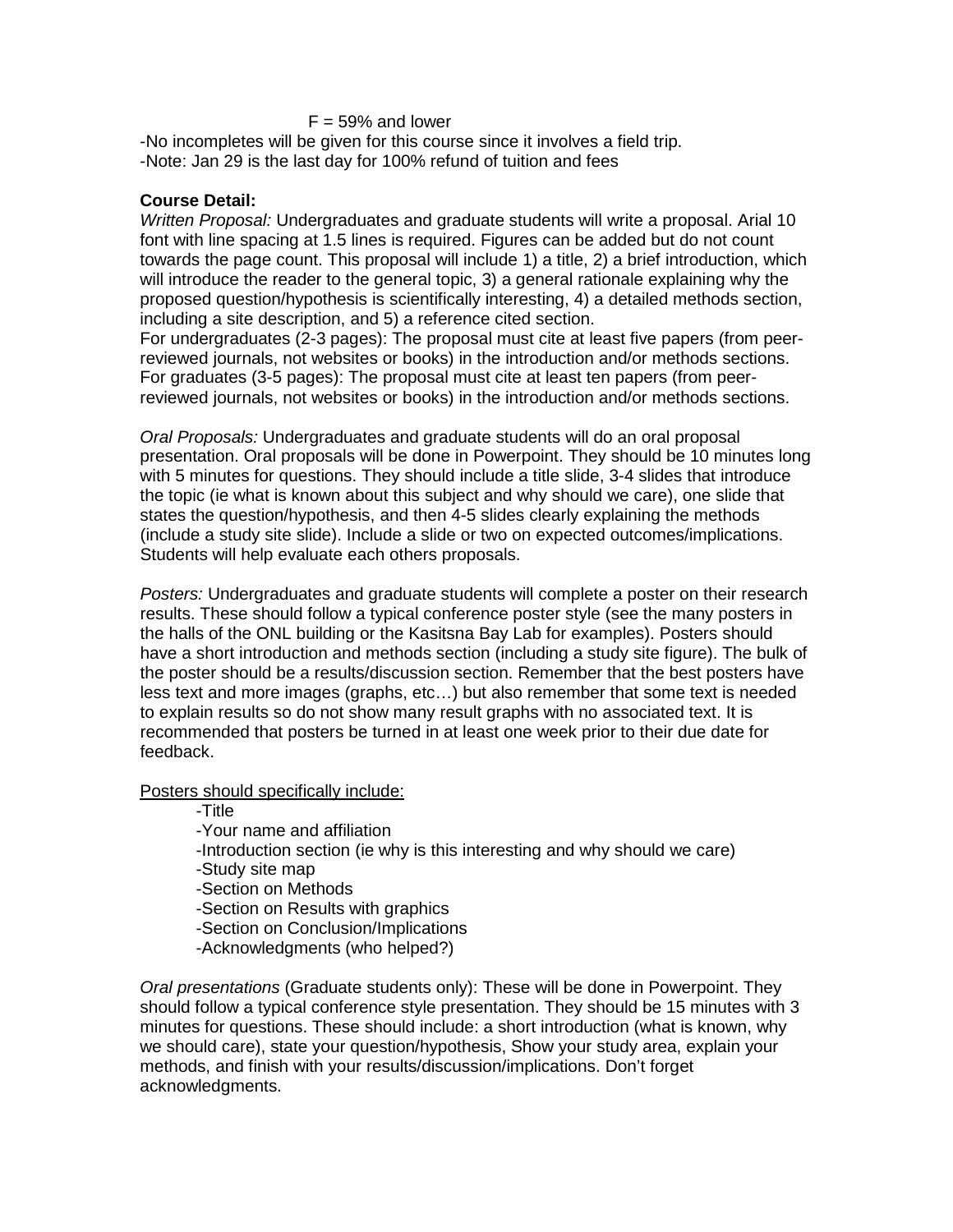# Powerpoint Presentations should specifically include:

-A title slide

-Approx 3-4 slides on background/introduction..

- ie why is this interesting and why should we care
- -1 slide specifically stating your objective/hypothesis
- -1 slide showing your study site(s)
- -2-3 slides on methods

-1 slide on expected outcomes (or 3-4 on results and implications of the results if it is the final presentation)

-Acknowledgments (who helped?)

| <b>SCHEDULE</b><br><b>DATE</b> |     | <b>TOPIC</b>                                                                                                                                             |
|--------------------------------|-----|----------------------------------------------------------------------------------------------------------------------------------------------------------|
| Jan 17                         |     | Orientation, paper work, requirements.                                                                                                                   |
| Jan 24                         |     | (AMSS) Discuss project ideas.                                                                                                                            |
| <b>Jan 31</b>                  |     | Discuss project ideas<br>Present Observation, Question, and Hypothesis                                                                                   |
| Feb <sub>7</sub>               |     | Discuss project ideas<br>Present Observation, Question, and Hypothesis<br><b>Preliminary Experimental Design</b>                                         |
|                                | 5pm | (201 ONL) Optional: Overview of AAUS regulations                                                                                                         |
| Feb 14                         |     | off                                                                                                                                                      |
| Feb <sub>21</sub>              |     | Discuss project ideas<br>Present Observation, Question, and Hypothesis<br><b>Preliminary Experimental Design</b>                                         |
| Feb <sub>28</sub>              |     | Discuss project ideas<br><b>Experimental Design</b>                                                                                                      |
| Mar 7                          |     | Present Proposals (oral Powerpoint)<br>Presentations should be 10 minutes with 5 minutes for<br>questions<br>dive plan (timeline) and materials list due |
| Mar 7<br>gear                  |     | 2-3 page written proposal due, pass out materials, check out                                                                                             |
| Mar 10-18                      |     | SPRING BREAK: complete projects at Kasitsna Bay Laboratory                                                                                               |
| April 4                        |     | Graduate student practice talks and Posters due. Turn in by noon<br>(email is fine if small)                                                             |
| April 18                       |     | <b>Public Seminar</b>                                                                                                                                    |